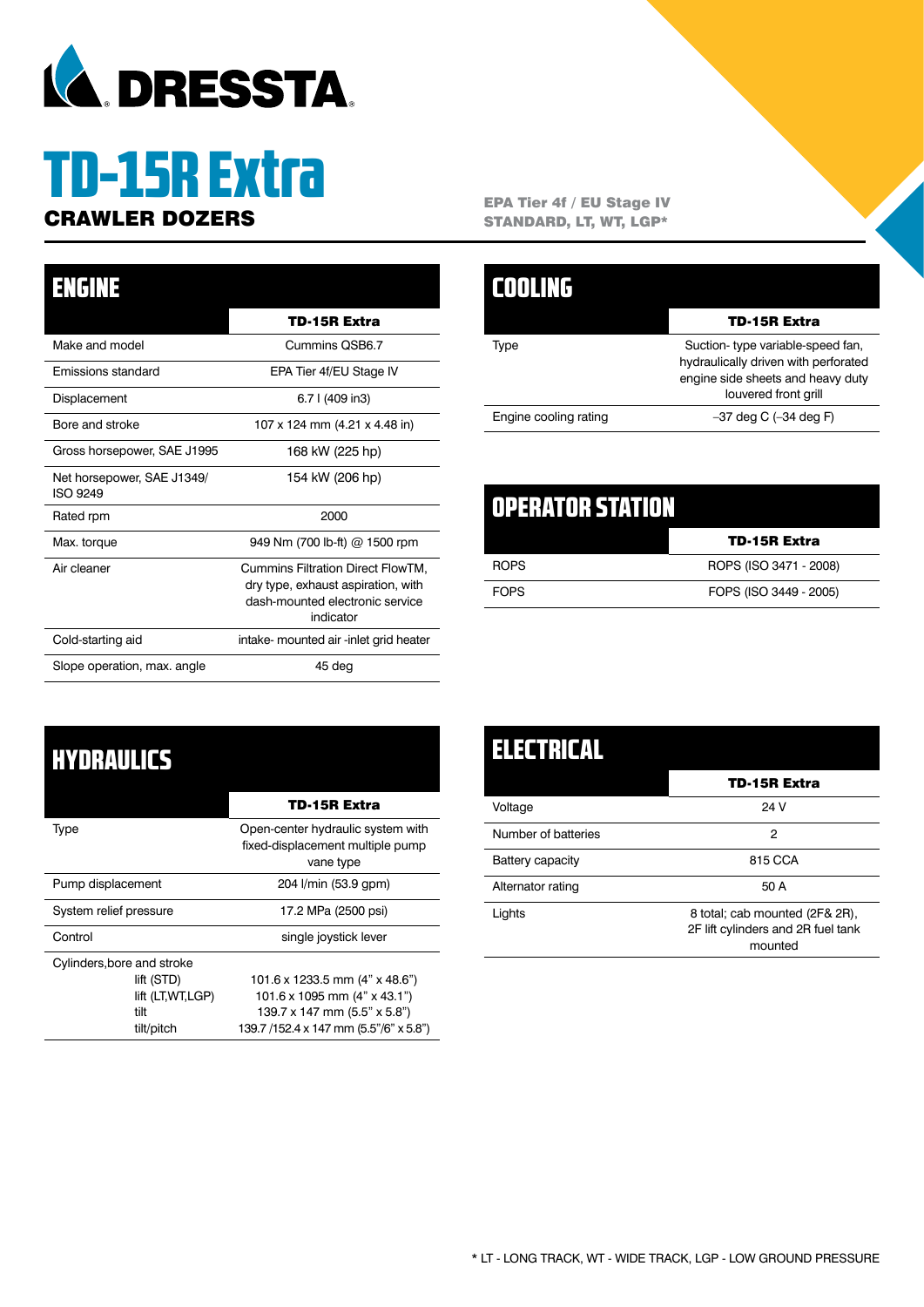### MACHINE DIMENSIONS

|                                                             | TD-15R Extra (STD & LT)                                                                                    |                                                                                                        | <b>TD-15R Extra WT</b>                           |                                                | <b>TD-15R Extra LGP</b>         |                          |
|-------------------------------------------------------------|------------------------------------------------------------------------------------------------------------|--------------------------------------------------------------------------------------------------------|--------------------------------------------------|------------------------------------------------|---------------------------------|--------------------------|
| <b>Type</b>                                                 | Semi-U                                                                                                     | <b>Angle</b>                                                                                           | Semi-U                                           | 6-way                                          | <b>Straight</b>                 | 6-way                    |
| A Overall height - FOPS Cab                                 | 3350 mm (132 in)                                                                                           | 3350 mm (132 in)                                                                                       | 3350 mm (132 in)                                 | 3350 mm (132 in)                               | 3350 mm (132 in)                | 3350 mm (132 in)         |
| A1 Overall height - ROPS                                    | 3450 mm (136 in)                                                                                           | 3450 mm (136 in)                                                                                       | 3450 mm (136 in)                                 | 3450 mm (136 in)                               | 3450 mm (136 in)                | 3450 mm (136 in)         |
| <b>B</b> Grouser height                                     | 64 mm (2.52 in)                                                                                            | 64 mm (2.52 in)                                                                                        | 64 mm (2.52 in)                                  | 64 mm (2.52 in)                                | 64 mm (2.52 in)                 | 64 mm (2.52 in)          |
| <b>C</b> Ground clearance                                   | 445 mm (17.5 in)                                                                                           | 445 mm (17.5 in)                                                                                       | 445 mm (17.5 in)                                 | 445 mm (17.5 in)                               | 445 mm (17.5 in)                | 445 mm (17.5 in)         |
| D Overall length, base machine                              | STD 4050 mm<br>$(13 ft 3.3 in)$ ,<br>LT 4220 mm<br>(13 ft 10 in)                                           | 4220 mm<br>(13 ft 10 in)                                                                               | 4220 mm<br>(13 ft 10 in)                         | 4220 mm<br>(13 ft 10 in)                       | 4220 mm<br>(13 ft 10 in)        | 4220 mm<br>(13 ft 10 in) |
| <b>D1</b> Length with blade                                 | STD 5230 mm<br>$(17 ft 2 in)$ ,<br>LT 5670 mm<br>(18 ft 7 in)                                              | STD 5390 mm<br>$(17 ft 8 in)$ ,<br>LT 5830 mm<br>(19 ft 2 in)                                          | 5670 (18 ft 7 in)                                | 5870 (19 ft 3 in)                              | 5520 (18 ft 1 in)               | 5870 (19 ft 3 in)        |
| <b>D2</b> Length with blade and 1-shank /<br>3-shank ripper | STD 6250 mm<br>/6480 mm (20 ft 6<br>in /21 ft 3 in),<br>LT 6760 mm/6910<br>mm (22 ft 2 in/22<br>ft $8$ in) | STD 6400 mm<br>/6550 mm (21 ft<br>$/21$ ft 6 in),<br>LT 6840 mm/6990<br>mm (22 ft 5 in/22<br>ft 11 in) | 6790 mm /6940<br>mm (22 ft 3 in/22<br>ft $9$ in) | 6880 mm /7030<br>mm (22 ft 7 in/23<br>ft 1 in) |                                 |                          |
| <b>E</b> Track length on ground                             | STD 2640 mm<br>(104 in), LT 3050<br>mm (120 in)                                                            | 3050 mm (120 in)                                                                                       | 3050 mm (120 in)                                 | 3050 mm (120 in)                               | 3050 mm (120 in)                | 3050 mm (120 in)         |
| <b>F</b> Width over track                                   | 2440 mm (96 in)                                                                                            | 2440 mm (96 in)                                                                                        | 2790 mm (110 in)                                 | 2790 mm (110 in)                               | 3100 mm (122 in)                | 3100 mm (122 in)         |
| <b>F1</b> Width over trunnions                              | 2810 mm<br>$(110.6 \text{ in})$                                                                            | 2810 mm<br>$(110.6 \text{ in})$                                                                        | 2910 mm<br>$(114.5 \text{ in})$                  |                                                | 3340 mm<br>$(131.5 \text{ in})$ |                          |
| <b>G</b> Track gauge                                        | 1930 mm (76 in)                                                                                            | 1930 mm (76 in)                                                                                        | 2030 mm (80 in)                                  | 2030 mm (80 in)                                | 2160 mm (85 in)                 | 2160 mm (85 in)          |





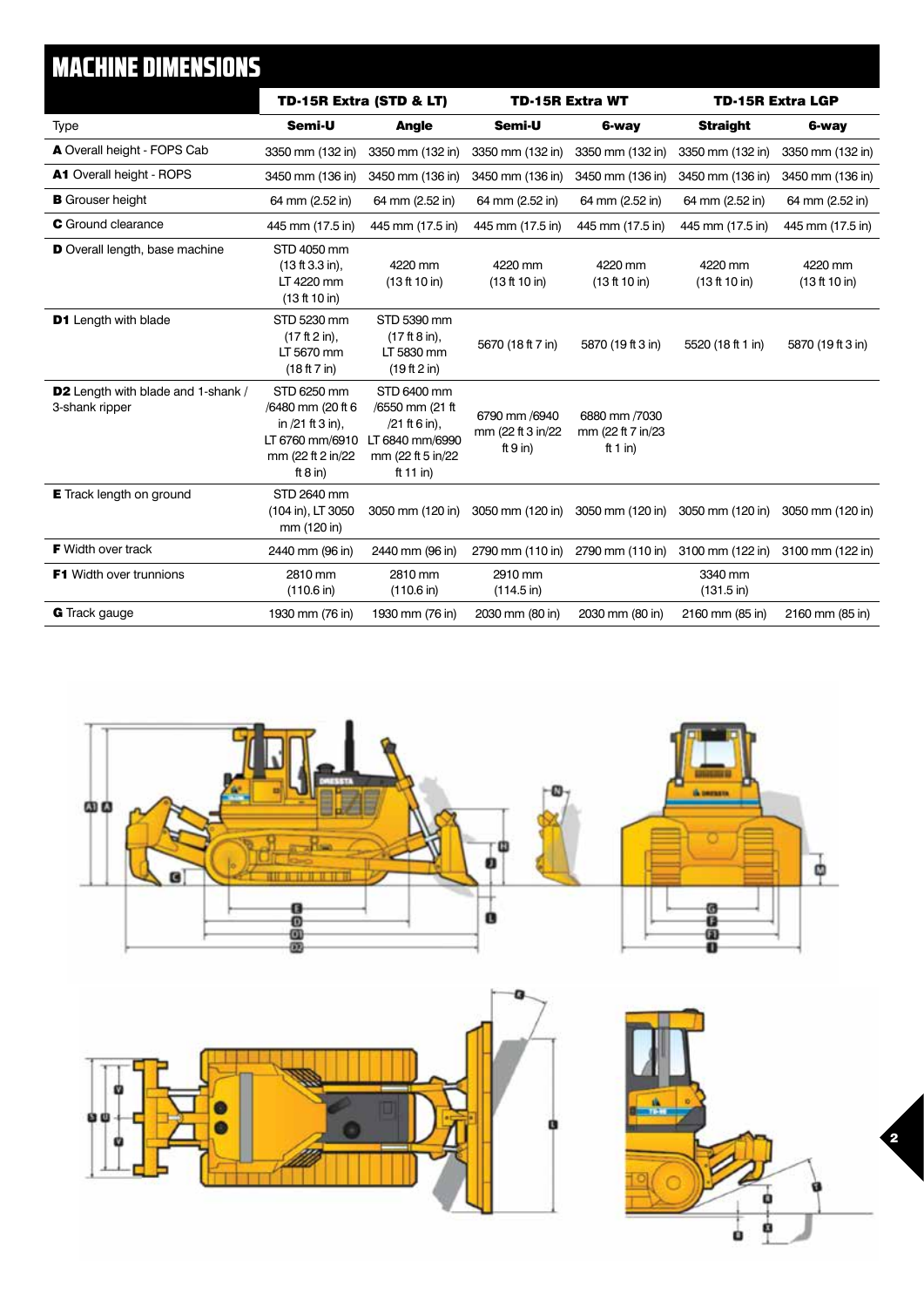| <b>BLADE SPECS</b>                       |                                                           |                                                           |                                                |                                                             |                         |                                                             |
|------------------------------------------|-----------------------------------------------------------|-----------------------------------------------------------|------------------------------------------------|-------------------------------------------------------------|-------------------------|-------------------------------------------------------------|
|                                          | TD-15R Extra (STD & LT)                                   |                                                           | <b>TD-15R Extra WT</b>                         |                                                             | <b>TD-15R Extra LGP</b> |                                                             |
| Type                                     | Semi-U                                                    | <b>Angle</b>                                              | Semi-U                                         | 6-way                                                       | <b>Straight</b>         | 6-way                                                       |
| SAE capacity                             | $7.04 \text{ m}^3$                                        | $3.88 \text{ m}^3$                                        | $7.04 \text{ m}^3$                             | $3.88 \text{ m}^3$                                          | $6.03 \text{ m}^3$      | $3.88 \text{ m}^3$                                          |
|                                          | (9.2 cu yd)                                               | $(5.1 \text{ cu yd})$                                     | $(9.2 \text{ cu yd})$                          | $(5.1 \text{ cu yd})$                                       | $(7.9 \text{ cu yd})$   | (5.1 cu yd)                                                 |
| <b>H</b> Blade height                    | 1600 mm<br>(5 ft 3 in)                                    | 1090 mm (43 in)                                           | 1600 mm<br>(5 ft 3 in)                         | 1090 mm (43 in)                                             | 1360 mm (54 in)         | 1090 mm (43 in)                                             |
| <b>Blade width</b>                       | 3500 mm<br>(11 ft 6 in)                                   | 4410 mm<br>(174 in)                                       | 3500 mm<br>(11 ft 6 in)                        | 4410 mm (174 in)                                            | 4370 mm (172 in)        | 4410 mm (174 in)                                            |
| J Blade lift height                      | STD 1150 mm<br>(45 in), LT 1220<br>mm (48 in)             | STD 1160 mm<br>(46 in), LT 1230<br>mm (48.4 in)           | STD 1150 mm<br>(45 in), LT 1220<br>mm (48 in)  | STD 1160 mm<br>(46 in), LT 1230<br>mm (48.4 in)             | 1210 mm (47.6 in)       | STD 1160 mm<br>(46 in), LT 1230<br>mm (48.4 in)             |
| <b>K</b> Blade angle                     |                                                           | 25 deg                                                    |                                                | 23.5 deg                                                    |                         | 23.5 deg                                                    |
| L Blade digging depth                    | STD 505 mm<br>$(19.9 \text{ in})$ , LT<br>532mm (20.9 in) | STD 615 mm<br>(24.2 in), LT<br>647mm (25.5 in)            | STD 505 mm<br>(19.9 in), LT<br>532mm (20.9 in) | STD 615 mm<br>(24.2 in), LT<br>647mm (25.5 in)              | 522 mm (20.6 in)        | STD 615 mm<br>(24.2 in), LT<br>647mm (25.5 in)              |
| <b>M</b> Maximum tilt                    | 670 mm (26.3 in)                                          | 480 mm (19 in)                                            | 670 mm (26.3 in)                               | 480 mm (19 in)                                              | 660 mm (26 in)          | 480 mm (19 in)                                              |
| <b>N</b> Maximum blade pitch adjustment  | 10 <sub>deg</sub>                                         |                                                           | 10 deg                                         |                                                             | 10 deg                  |                                                             |
| <b>O</b> Overall width with blade angled |                                                           | STD 5770 mm<br>(18 ft 11 in), LT<br>5990 mm<br>(19ft 8in) |                                                | STD 5770 mm<br>(18 ft 11 in), LT<br>5990 mm<br>(19 ft 8 in) |                         | STD 5770 mm<br>(18 ft 11 in), LT<br>5990 mm<br>(19 ft 8 in) |

## RIPPER

| TD-15R Extra                                          |                              |  |
|-------------------------------------------------------|------------------------------|--|
| Parallelogram ripper with hydraulic pitch adjustement |                              |  |
| <b>Single-shank</b>                                   | <b>Multi-shank (3-shank)</b> |  |
| 485 mm (19 in)                                        | 455 mm (17.9 in)             |  |
| 1100 mm (43 in)                                       | 2230 mm (88 in)              |  |
| 25 deg                                                | 25 deg                       |  |
| $\overline{\phantom{a}}$                              | 2030 mm (6 ft 8 in)          |  |
| $\overline{\phantom{a}}$                              | 1015 mm (3 ft 4 in)          |  |
| 713 mm (28 in)                                        | 600 mm (24 in)               |  |
| 71.04 kN (15970 lb)                                   | 64 kN (14387 lb)             |  |
| 390.9 kN (87874 lb)                                   | 268.7 kN (60404 lb)          |  |
| 2                                                     | 2                            |  |
| 1546 kg (3408 lb)                                     | 1743 kg (3843 lb)            |  |
| 197 kg (434 lb)                                       | 94.5 kg (208 lb)             |  |
|                                                       |                              |  |

| SERVICEABILITY                  |                      |
|---------------------------------|----------------------|
|                                 | <b>TD-15R Extra</b>  |
| <b>Refill capacities</b>        |                      |
| Fuel tank                       | 388   (102.5 US gal) |
| Cooling system                  | 27   (7.1 US gal)    |
| Engine oil                      | 18.5   (4.9 US gal)  |
| Transmission system             | 153   (40.4 US gal)  |
| Final drive, each side          | 40   (10.6 US gal)   |
| Hydraulic reservoir             | 60   (16 US gal)     |
| Diesel Exhaust Fluid (DEF) tank | 20   (5.3 US gal)    |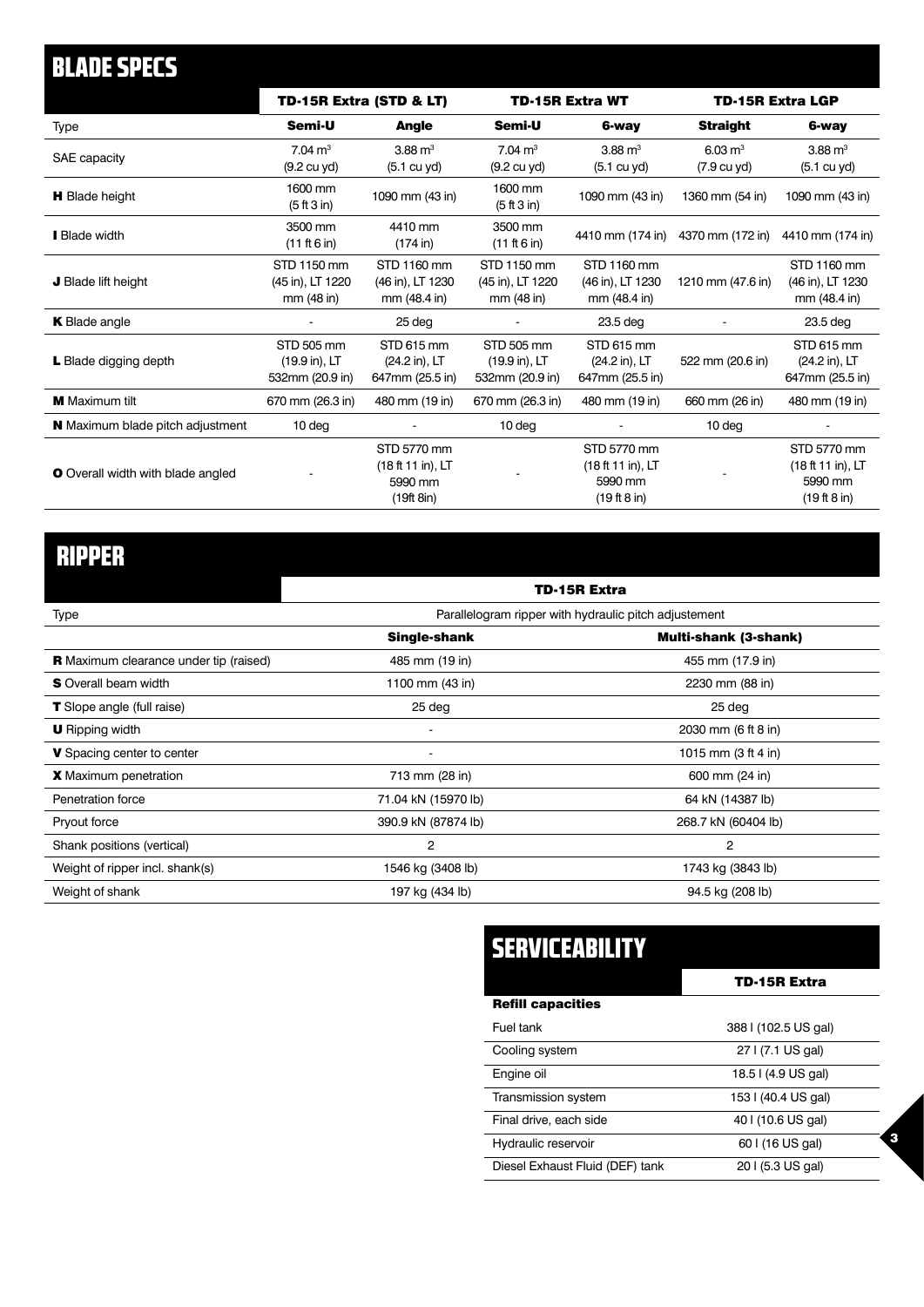### OPERATING WEIGHTS

|                                                                                                                                           | TD-15R Extra (STD & LT)                          | <b>TD-15R Extra WT</b> | <b>TD-15R Extra LGP</b> |
|-------------------------------------------------------------------------------------------------------------------------------------------|--------------------------------------------------|------------------------|-------------------------|
| Base Weight with Semi-U<br>blade w/tilt, drawbar, standard<br>equipment, Cab ROPS/FOPS,<br>full fuel tank, and 79-kg (175<br>lb) operator | STD 20760kg (45768 lb)<br>LT 20 910kg (46099 lb) | 21415 kg (47212 lb)    | 21720 kg (47884 lb)     |
| <b>Optional components</b>                                                                                                                |                                                  |                        |                         |
| <b>Ripper</b>                                                                                                                             |                                                  |                        |                         |
| Single-shank type                                                                                                                         | + 1605 kg (3538 lb)                              |                        |                         |
| 3-shank type                                                                                                                              | + 1743 kg (3843 lb)                              |                        |                         |
| <b>Track shoes</b>                                                                                                                        |                                                  |                        |                         |
| 508 mm (20 in)                                                                                                                            | $\overline{\phantom{a}}$                         | -877 kg (1933 lb)      |                         |
| 560 mm (22 in)                                                                                                                            | + 125 kg (276 lb)                                | -740 kg (1631 lb)      |                         |
| 610 mm (24 in)                                                                                                                            | + 265 kg (584 lb)                                | -585 kg (1290 lb)      |                         |
| 660 mm (26 in)                                                                                                                            | $+406$ kg (895 lb)                               | -430 kg (948 lb)       | -1100 kg (2425 lb)      |

| UNDERCARRIAGE               |                                                                                                                                                          |                                                                                                                                                          |                                                                                                                                                          |
|-----------------------------|----------------------------------------------------------------------------------------------------------------------------------------------------------|----------------------------------------------------------------------------------------------------------------------------------------------------------|----------------------------------------------------------------------------------------------------------------------------------------------------------|
|                             | TD-15R Extra (STD & LT)                                                                                                                                  | <b>TD-15R Extra WT</b>                                                                                                                                   | <b>TD-15R Extra LGP</b>                                                                                                                                  |
| Suspension                  | Oscillation-type with equalizer bar<br>and forward mounted pivot shafts                                                                                  | Oscillation-type with equalizer bar<br>and forward mounted pivot shafts                                                                                  | Oscillation-type with equalizer bar<br>and forward mounted pivot shafts                                                                                  |
| <b>Tracks</b>               | Large deep-heat-treated, sealed,<br>and lubricated track links and<br>through-hardened, sealed, and<br>lubricated rollers for maximum wear<br>resistance | Large deep-heat-treated, sealed,<br>and lubricated track links and<br>through-hardened, sealed, and<br>lubricated rollers for maximum wear<br>resistance | Large deep-heat-treated, sealed,<br>and lubricated track links and<br>through-hardened, sealed, and<br>lubricated rollers for maximum wear<br>resistance |
| Track gauge                 | 1930 mm (76 in)                                                                                                                                          | 2030 mm (80 in)                                                                                                                                          | 2160 mm (85 in)                                                                                                                                          |
| Track shoe width            | 508 mm (20 in)                                                                                                                                           | 762 mm (30 in)                                                                                                                                           | 940 mm (37 in)                                                                                                                                           |
| Chain                       | Sealed and lubricated                                                                                                                                    | Sealed and lubricated                                                                                                                                    | Sealed and lubricated                                                                                                                                    |
| Shoes, each side            | STD 39 LT 43                                                                                                                                             | 43                                                                                                                                                       | 43                                                                                                                                                       |
| Track rollers, each side    | STD6 LT8                                                                                                                                                 | 8                                                                                                                                                        | 8                                                                                                                                                        |
| Track length on ground      | STD 2640 mm (104 in)<br>LT 3050 mm (120 in)                                                                                                              | 3050 mm (120 in)                                                                                                                                         | 3050 mm (120 in)                                                                                                                                         |
| Ground contact area         | STD 27000 cm <sup>2</sup> (4160 in <sup>2</sup> )<br>LT 31000 cm <sup>2</sup> (4800 in <sup>2</sup> )                                                    | 46000 cm <sup>2</sup> (7200 in <sup>2</sup> )                                                                                                            | 57000 cm <sup>2</sup> (8880 in <sup>2</sup> )                                                                                                            |
| Ground pressure             | STD 75.4 kPa (10.9 psi)<br>LT 66.2 kPa (9.6 psi)                                                                                                         | 45.7 kPa (6.7 psi)                                                                                                                                       | 37.4 kPa (5.5 psi)                                                                                                                                       |
| Track pitch                 | 215.9 mm (8.5 in)                                                                                                                                        |                                                                                                                                                          | 215.9 mm (8.5 in)                                                                                                                                        |
| Sprocket sements, each side |                                                                                                                                                          | 1                                                                                                                                                        |                                                                                                                                                          |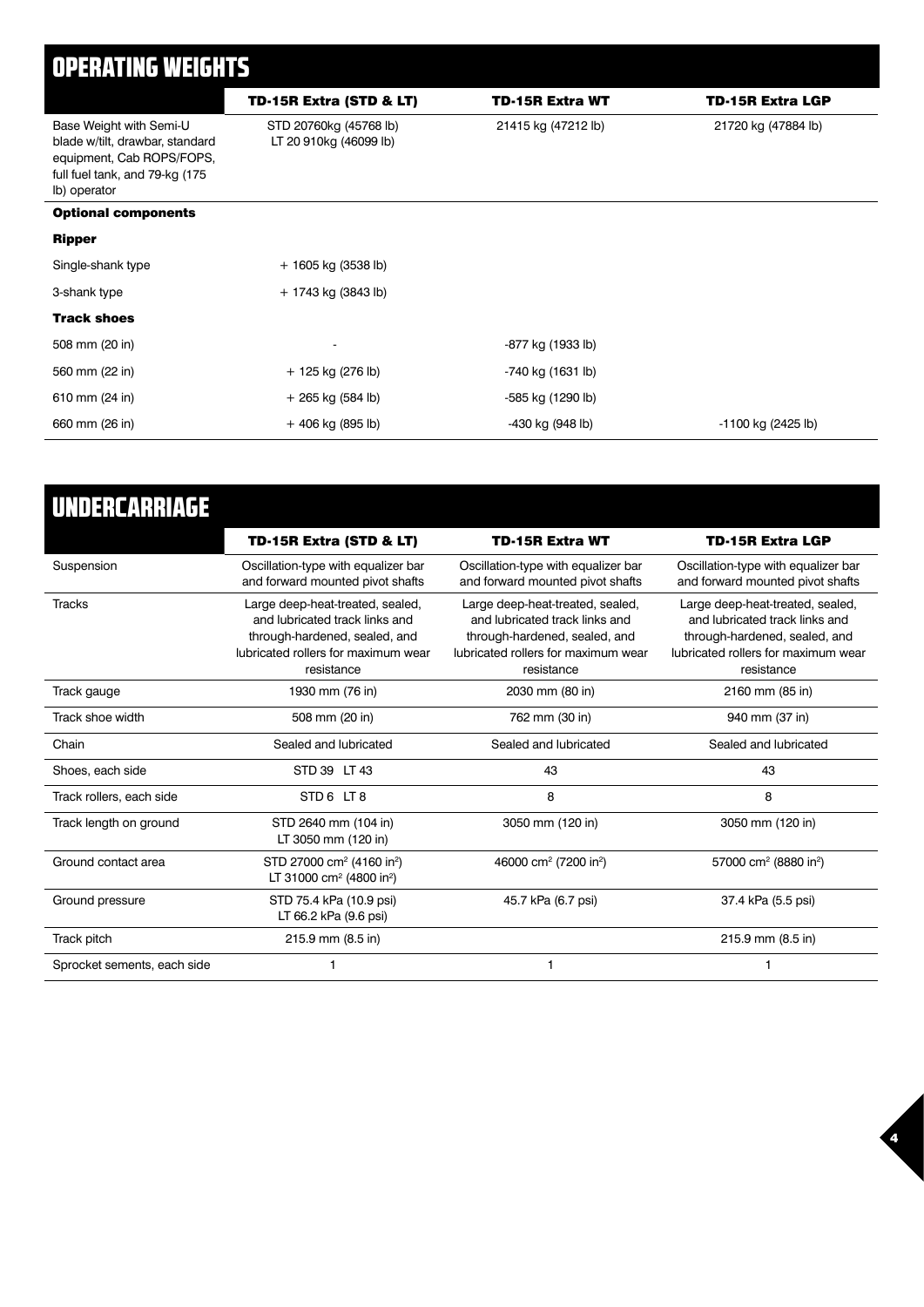### **POWERTRAIN**

|                     |       |                                                                                         | TD-15R Extra                                                                                                                                                                                                                                                                                                                                                                                                                                 |  |  |
|---------------------|-------|-----------------------------------------------------------------------------------------|----------------------------------------------------------------------------------------------------------------------------------------------------------------------------------------------------------------------------------------------------------------------------------------------------------------------------------------------------------------------------------------------------------------------------------------------|--|--|
| Transmission        |       | torque converter with a 2:3:1<br>through a double universal<br>speed and auto-downshift | Single stage 370 mm (14.6 in)<br>stall ratio drives to transmission<br>joint. Modular, countershaft type<br>power shift transmission, electro-<br>hydraulic control. Preset travel                                                                                                                                                                                                                                                           |  |  |
| Steering            |       | RH gradual turn.                                                                        | Exclusive 2-speed geared steering<br>module provides gradual turns<br>while maintaining full power to<br>both tracks plus conventional<br>clutch-brake performance for tight<br>or pivot turns. Coupled to 3-speed<br>transmission, the 2-speed steering<br>provides 6 speeds forward and<br>6 reverse. The left hand joystick<br>controls transmission and steering<br>drive for up and down shifting,<br>steering, Hi/Lo selection and LH/ |  |  |
| <b>Final drives</b> |       | Double-reduction final drives<br>isolation from shock loads                             | mounted independently of track<br>frames and dozer push arms for                                                                                                                                                                                                                                                                                                                                                                             |  |  |
| Total ratio         |       | 12.1 to 1                                                                               |                                                                                                                                                                                                                                                                                                                                                                                                                                              |  |  |
| Travel speeds       |       |                                                                                         |                                                                                                                                                                                                                                                                                                                                                                                                                                              |  |  |
| Gear                | Range | <b>Forward</b>                                                                          | <b>Reverse</b>                                                                                                                                                                                                                                                                                                                                                                                                                               |  |  |
|                     |       | km/h (mph)                                                                              | km/h (mph)                                                                                                                                                                                                                                                                                                                                                                                                                                   |  |  |
| 1st                 | Low   | 2.8(1.7)                                                                                | 3.3(2.1)                                                                                                                                                                                                                                                                                                                                                                                                                                     |  |  |
|                     | High  | 3.8(2.4)                                                                                | 4.5(2.8)                                                                                                                                                                                                                                                                                                                                                                                                                                     |  |  |
| 2nd                 | Low   | 5.0(3.1)                                                                                | 6.0(3.7)                                                                                                                                                                                                                                                                                                                                                                                                                                     |  |  |
|                     | High  | 6.7(4.2)                                                                                | 8.0(5.0)                                                                                                                                                                                                                                                                                                                                                                                                                                     |  |  |
| 3rd                 | Low   | 8.0(5.0)                                                                                | 9.3(5.8)                                                                                                                                                                                                                                                                                                                                                                                                                                     |  |  |
|                     | High  | 10.5(6.5)                                                                               | 12.3 (7.6)                                                                                                                                                                                                                                                                                                                                                                                                                                   |  |  |

| Maximum<br>drawbar pull | 535.3 kN (118,688 lb)                                                                                                                                                                            |                              |
|-------------------------|--------------------------------------------------------------------------------------------------------------------------------------------------------------------------------------------------|------------------------------|
| Drawbar Pull - Speed 1  | $kN$ (lbf)                                                                                                                                                                                       | 535.3 (118688) -<br>1st Low  |
| Drawbar Pull - Speed 1  | '000 kgf ('000 lbf)                                                                                                                                                                              | 54.58 (118.68) -<br>1st Low  |
| Drawbar Pull - Speed 2  | kN (lbf)                                                                                                                                                                                         | 390.0 (87675) -<br>1st High  |
| Drawbar Pull - Speed 2  | '000 kgf ('000 lbf)                                                                                                                                                                              | 39.77 (87.65) -<br>1st High  |
| Drawbar Pull - Speed 3  | kN (lbf)                                                                                                                                                                                         | 283.5 (63733) -<br>2nd Low   |
| Drawbar Pull - Speed 3  | '000 kgf ('000 lbf)                                                                                                                                                                              | 28.91 (63.73) -<br>2nd Low   |
| Drawbar Pull - Speed 4  | kN (lbf)                                                                                                                                                                                         | 199.6 (48872) -<br>2nd High  |
| Drawbar Pull - Speed 4  | '000 kgf ('000 lbf)                                                                                                                                                                              | 20.35 (48.87) -<br>2nd High  |
| Drawbar Pull - Speed 5  | kN (lbf)                                                                                                                                                                                         |                              |
| Drawbar Pull - Speed 5  | '000 kgf ('000 lbf)                                                                                                                                                                              | 16.55 (36.48) -<br>3rd Low   |
| Drawbar Pull - Speed 6  | kN (lbf)                                                                                                                                                                                         | 116.3 (26.145) -<br>3rd High |
| Drawbar Pull - Speed 6  | '000 kgf ('000 lbf)                                                                                                                                                                              | 11.86 (26.14) -<br>3rd High  |
| <b>Brakes</b>           |                                                                                                                                                                                                  |                              |
| Service                 | Spring applied hydraulically<br>released multi-disc wet brakes.<br>Foot pedal piloted control                                                                                                    |                              |
| Parking                 | The steering brakes also act as<br>service and parking brakes. Service<br>brakes are locked automatically<br>when the transmission safety lever<br>is actuated or when the engine is<br>cut off. |                              |

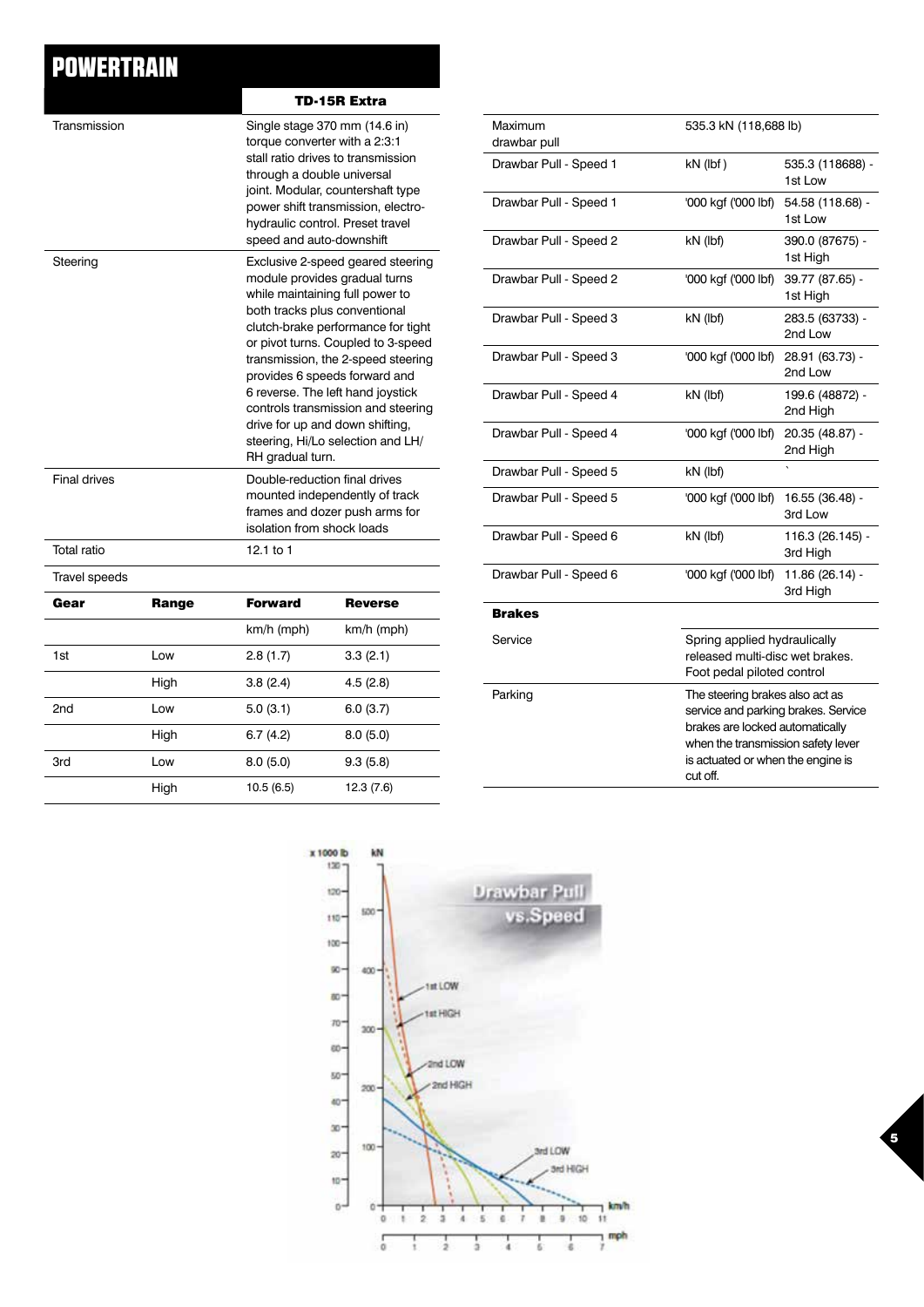### STANDARD EQUIPMENT TD-15R Extra

#### ENGINE

Engine, Cummins QSB6.7, Tier 4 Final, emission certified, turbocharged, High Pressure Common Rail (HPCR), Diesel Oxidation Catalyst (DOC) + Selective Catalytic Reduction (SCR), Electronic Controls (ECM), 154 kW (205 fwhp)

Air cleaner, Cummins Filtration Direct Flow™, dry type with precleaner, dust ejector system, exhaust aspiration and electronic service indicator Antifreeze, -34°F (-37°C)

Cooling module; includes radiator, transmission oil cooler, charge air cooler (CAC); isolation mounted

Coolant filter conditioner

Fan, hydraulically driven blower

Filters, engine oil, full flow and by-pass with replaceable "spin-on" elements

Muffler, under engine hood, insulated

Water separator, fuel system

#### DRIVETRAIN

#### Torque converter, single stage

Transmission, power shift, 3 speeds forward, 3 reverse, combined with 2 speed steering provides 6 speeds forward, 6 reverse, preset travel speed selection and auto-downshift

Steering, planetary type, 2 speed, left hand single lever control (joystick)

#### OPERATOR'S ENVIRONMENT

Air conditioner/heater/pressurizer/defroster, underseat mounted, A/C condenser behind roof

AM/FM radio ready

Cab with 2 post ROPS, with sound suppression, 4 wipers w/washers, inside mirror, dome light, tinted safety glass and air recirculation system (approved according to ROPS - SAE J1040 and FOPS - SAE J231)

Seat, air suspension type, fabric cover, adjustable with arm rests, swivel 14° to right

Seat belt (SAE J386) - 3" wide, retractable

Sun visor for front cab window

Tools compartment

#### INSTRUMENTATION

Electronic Monitoring System, LCD display:

Normal and diagnostic operating modes for engine and drive train, houmeter, gear, range

Gauges: voltmeter (battery charge), drive train oil temperature, fuel level, coolant temperature, tachometer (engine rpm), AdBlue® tank level

Engine and drive train diagnostics program indicator lights

Engine intake air heating (grid heater) indicator light

Warning lights: engine ECM status, high drive train oil temperature, low coolant level, low engine oil pressure, high coolant temperature, low fuel level, high exhaust system temperature, AdBlue® tank low level, battery charge level, low transmission/clutch oil pressure

Warning lights - filters: air cleaner filter, exhaust system (SCR) filter, fan drive system filter, hydraulic oil filters, drive train pressure filter

Audible alarm for low coolant level, low engine oil pressure, high coolant temperature

#### ELECTRICAL

Alarm, back-up Alternator 110 A Dual batteries 12 V, 960 CCA, cold start, maintenance free Horn, electric Lights for cab, 2 front, 2 rear Lights with guards, 2 front - lift cylinders mounted, 2 rear - fuel tank mounted Receptacle, starting/charging plug Starting, 24 V Starting aid - air grid heater

#### GUARDS

Crankcase, hinged, with front pull hook, transmission, fan, radiator,

sprocket rock and dirt deflector Engine hood, solid, sloped Engine side doors, hinged, perforated type Final drive seal guard Radiator guard door, louvered, hinged

#### UNDERCARRIAGE (STD)

Track adjusters, hydraulic Track chain, sealed and lubricated (LTS) with split master link, 43 links Track chain end guides, integral Track frame, 6 roller, 1930 mm (76") gauge, oscillating type, lifespan lubricated rollers and idlers Track shoes, 508 mm (20") severe service

#### UNDERCARRIAGE (LT)

Track adjusters, hydraulic Track chain, sealed and lubricated (LTS) with split master link, 39 links Track chain center guides Track chain end guides, integral Track frame, 8 roller, 1930 mm (76") gauge, oscillating type, lifespan lubricated rollers and idlers Track shoes, 508 mm (20") severe service

#### UNDERCARRIAGE (WT)

Track adjusters, hydraulic Track chain, sealed and lubricated (LTS) with split master link, 43 links Track chain center guides Track chain end guides, integral Track frame, 8 roller, 2030 mm (80") gauge, oscillating type, lifespan lubricated rollers and idlers Track shoes, 762 mm (30") severe service

#### UNDERCARRIAGE (LGP)

Track adjusters, hydraulic Track chain, sealed and lubricated (LTS) with split master link, 43 links Track chain center guides Track chain end guides, integral Track frame, 8 roller, 2160 mm (85") gauge, oscillating type, lifespan lubricated rollers and idlers

Track shoes, 940 mm (37") extreme clipped corner with bolt holes for 3rd rail track

#### HYDRAULIC CONTROLS

3-spool valve, 1 lever with pilot operated blade control (lift/tilt), ready for ripper

#### OTHER STANDARD EQUIPMENT

Diagnostic centers for power train and equipment hydraulic pressures Ecological drains for engine oil, radiator coolant and hydraulic oil Filters, power train, equipment hydraulics, fuel Hitch, retrieval Manuals, parts and operator's Rear access platform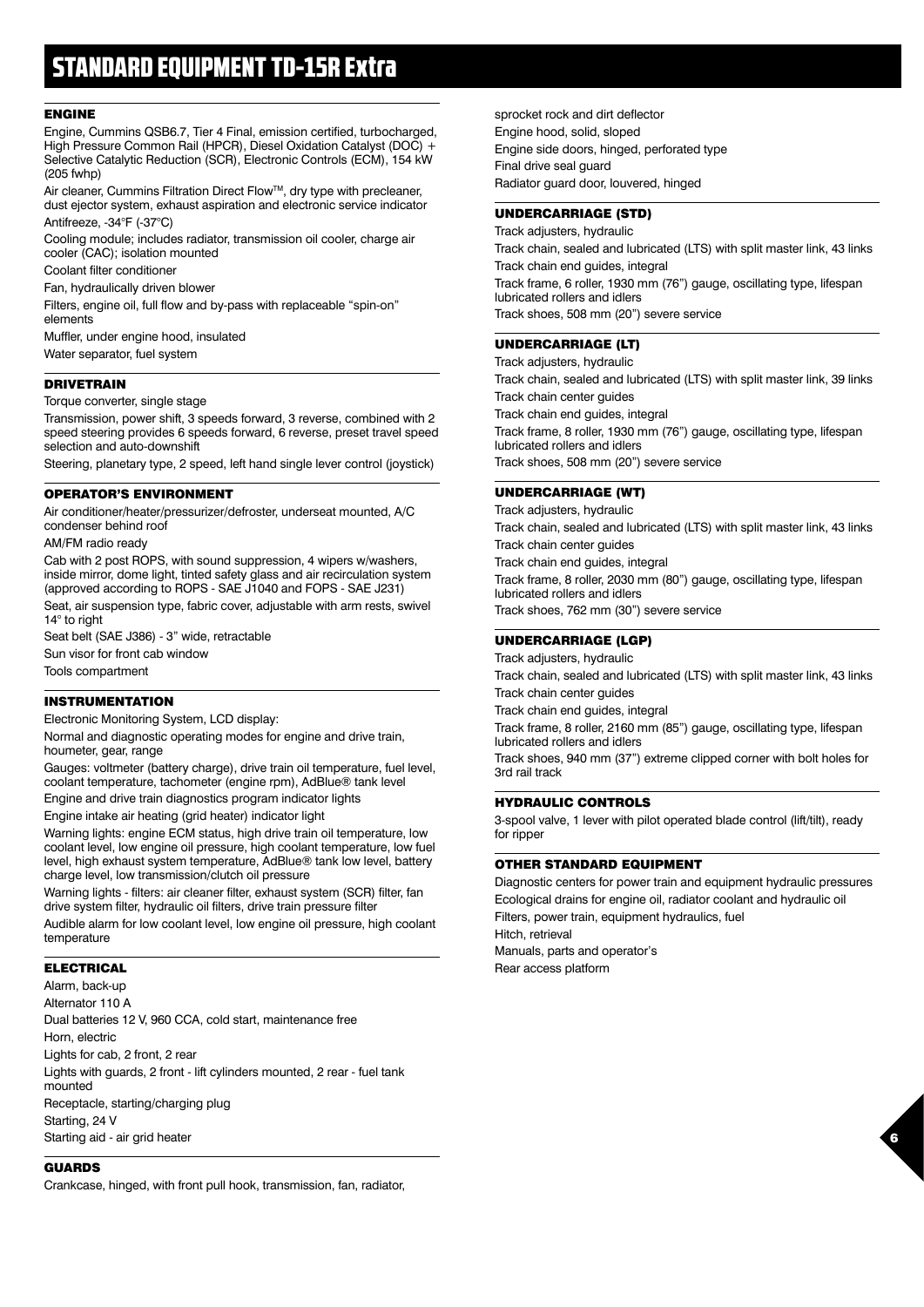### OPTIONAL EQUIPMENT TD-15R Extra

#### BLADE EQUIPMENT (STD & LT)

Semi-U, 5.70 m<sup>3</sup> (7.45 yd<sup>3</sup>), complete with all blade components, includes hydraulic tilt and manual pitch or hydraulic tilt/pitch

**Angle (manual angle),**  $3.8 \text{ m}^3$  ( $5.0 \text{ yd}^3$ ), complete with all blade components, includes heavy duty struts, with or without hydraulic tilt

#### BLADE EQUIPMENT (WT)

Semi-U, 5.95 m<sup>3</sup> (7.78 yd<sup>3</sup>), complete with all blade components, includes hydraulic tilt and manual pitch or hydraulic tilt/pitch

Angle (6-way), 3.8 m<sup>3</sup>(5.0 yd<sup>3</sup>), full hydraulic, inside arm with hydraulic tilt and angle and manual pitch, complete with all blade components and steps on track frame

#### BLADE EQUIPMENT (LGP)

Straight, 3.6 m<sup>3</sup> (4.7 yd<sup>3</sup>), complete with all blade components, includes hydraulic tilt and manual pitch

Angle (6-way), 4.0 m<sup>3</sup> (5.2 yd<sup>3</sup>), full hydraulic, inside arm with hydraulic tilt and angle and manual pitch, complete with all blade components and steps on track frame

#### REAR MOUNTED EQUIPMENT (STD & LT)(WT)

Fixed drawbar

Replaces the standard retrieval hitch

Ripper, multi-shank beam, with three shanks, partially mounted, includes deduct for standard hitch

Ripper, single-shank beam, with shank, partially mounted, includes deduct for standard hitch

Rear mounted equipment (LGP)

Fixed drawbar

#### TRACK SHOES (STD)

560 mm (22") shoes, severe service 610 mm (24") shoes, severe service 660 mm (26") shoes, severe service

#### TRACK SHOES (WT)

508 mm (20") shoes, square corner, severe service 560 mm (22") shoes, square corner, severe service 610 mm (24") shoes, square corner, severe service 660 mm (26") shoes, square corner, severe service

#### TRACK SHOES (LT)

560 mm (22") shoes, square corner, severe service 610 mm (24") shoes, square corner, severe service 660 mm (26") shoes, square corner, severe service

#### TRACK SHOES (LGP)

660 mm (26") shoes, square corner, severe service Std 940 mm (37") shoes with third rail track system (adds half chain assembly to outer ends of 37" shoes)

#### OPERATOR'S ENVIRONMENT

Heater/pressurizer/defroster, cab without air conditioner (A/C)

#### For use with cab:

- Air recirculation system with MSHA filters, severe service
- AM/FM CD radio
- Mirrors, 2 pcs, exterior,
- Sun visors (2), additional, for side door windows
- Lights, 2 front, ROPS mounted

#### Canopy ROPS/FOPS

Includes vinyl seat, operator platform covers, instrument panel guard and lights, 2 front, 2 rear.

ROPS structure for use with sweeps

Includes vinyl seat, operator platform covers and instrument panel guard.

#### GUARDS

Engine hood, perforated

Final drive rock guard

Track roller guard, full length

Transmission and engine crankcase guards, severe service crankcase guard with front pull hook

Tank guard, bolted (0.5" plate protects fuel tank and hydraulic reservoir)

#### **SCREENS**

Sweeps, forestry, front and rear, for standard cab with ROPS or open ROPS machine; include exhaust pipe extension with guard and guard for fuel tank and hydraulic reservoir

Screen, rear (required for winch application), for use with forestry sweeps Screens for all cab windows (front, rear, side, doors) bolted, black painted

Screens for cab lights (2 front, 2 rear), black painted Screens for tractor lights (2 front, 2 rear) Screens for ROPS mounted lights, (2 front)

#### ADDITIONAL OPTIONS

Sound suppression package, for use with std solid hood or with perforated hood, includes sound suppressed radiator guard doors Starting/charging receptacle plug assembly (required to jump-start or charge batteries) Vandalism protection for use with engine enclosures

Maintenance tool kit, 17 items in a metal box 1000 h maintenance package (filters)

1500 h maintenance package (filters)

2000 h maintenance package (filters)

#### EXPORT PACKING

Export packing, drive on / drive off, machine on the trailer Export packing, drive on / drive off, machine on the railway wagon

#### SFRs

Centralized Lubricating System for machine with or without ripper Trimble Ready Option

Factory preinstalled hydraulics, harness and brackets for the Trimble Grade Control System components